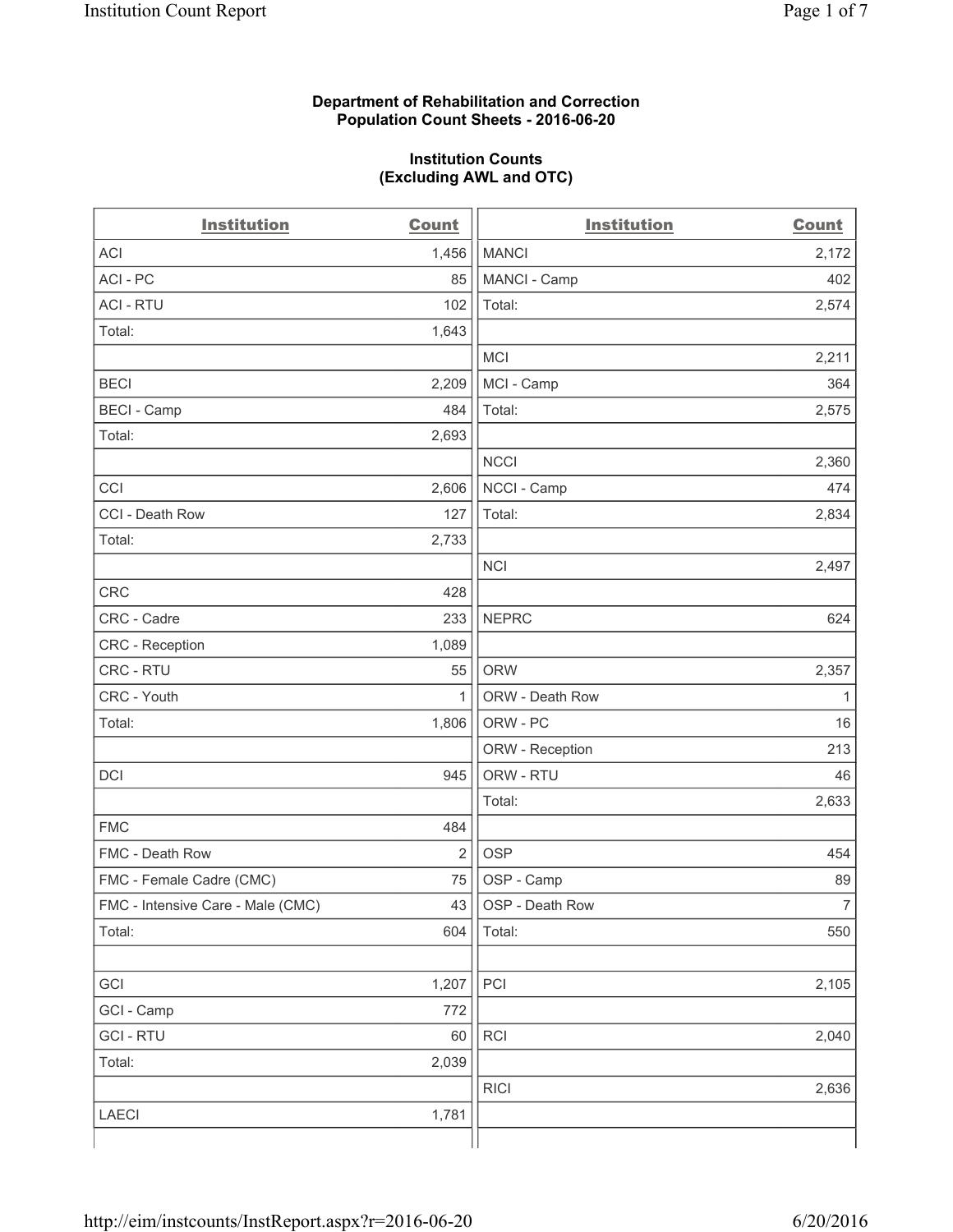|                          |       | SCI            |                          | 2,028  |
|--------------------------|-------|----------------|--------------------------|--------|
| LECI                     | 2,240 |                |                          |        |
| LECI - Camp              | 191   | SOCF           |                          | 1,175  |
| Total:                   | 2,431 | SOCF - RTU     |                          | 61     |
|                          |       | Total:         |                          | 1,236  |
| LOCI                     | 2,291 |                |                          |        |
|                          |       | <b>TCI</b>     |                          | 1,074  |
| LORCI                    | 229   | TCI - Camp     |                          | 417    |
| LORCI - Cadre            | 162   | Total:         |                          | 1,491  |
| <b>LORCI - Reception</b> | 1,286 |                |                          |        |
| Total:                   | 1,677 | <b>TOCI</b>    |                          | 1,115  |
|                          |       | TOCI - PC      |                          | 116    |
| <b>MACI</b>              | 756   | Total:         |                          | 1,231  |
| MACI - Minimum           | 1,221 |                |                          |        |
| Total:                   | 1,977 | <b>WCI</b>     |                          | 1,222  |
|                          |       | <b>WCI-RTU</b> |                          | 92     |
|                          |       | Total:         |                          | 1,314  |
|                          |       |                | <b>Total Population:</b> | 50,988 |

\* The Total Population includes 30 Offenders with Reason Codes 30 & 31. \*\* The Total Population includes 34 Offenders with Reason Code 0A.

# **Male Population by Security Level (Include AWL and Exclude OTC)**

| <b>Security Level</b>  |                   | <b>Body</b> | AWL            | $(-OTC)$       | <b>Total</b> |
|------------------------|-------------------|-------------|----------------|----------------|--------------|
| Total Level 5          |                   | 103         | $\overline{2}$ | $\overline{2}$ | 103          |
| Total Level 4          |                   | 1,862       | 24             | 21             | 1,865        |
| Total Level 3          |                   | 12,041      | 163            | 138            | 12,066       |
| Total Level 2          |                   | 16,922      | 232            | 165            | 16,989       |
| Total Level 1          |                   | 15,559      | 167            | 74             | 15,652       |
| <b>Total Death Row</b> |                   | 136         |                | 0              | 137          |
|                        | <b>Total Male</b> | 46,623      | 589            | 400            | 46,812       |

#### **Female Population by Institution (Include AWL and Exclude OTC)**

| <b>Institution</b>       | <b>Body</b> | <b>AWL</b> | $(-OTC)$ | <b>Total</b> |
|--------------------------|-------------|------------|----------|--------------|
| <b>DCI</b>               | 945         |            | ◠        | 947          |
| <b>FMC</b>               | 23          |            |          | 27           |
| FMC - Female Cadre (CMC) | 75          |            |          | 76           |
| <b>NEPRC</b>             | 624         |            | 9        | 632          |
| <b>ORW</b>               | 2,357       | 53         | 29       | 2,381        |
|                          |             |            |          |              |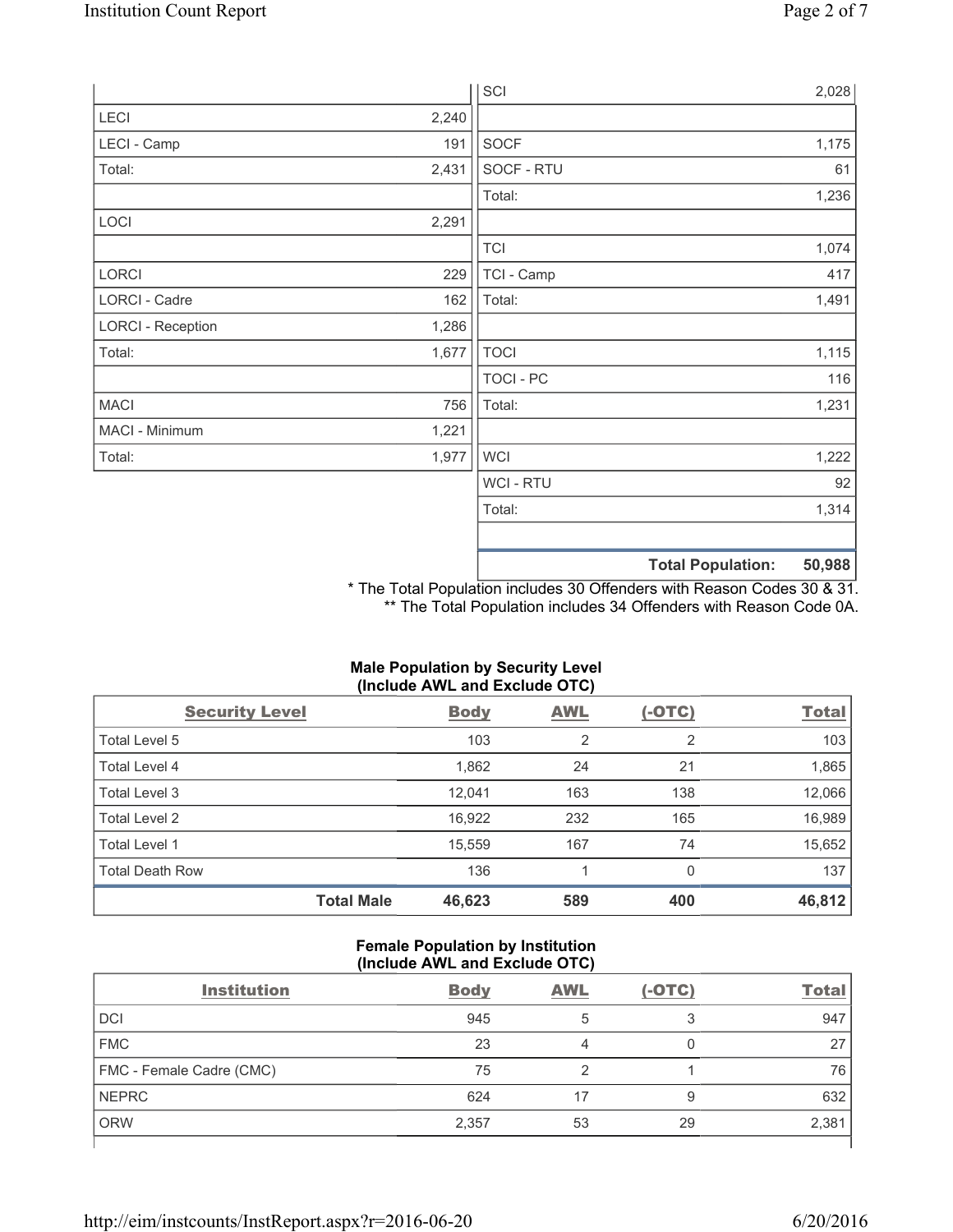| <b>ORW - Death Row</b> |                          |        | 0   |     |        |
|------------------------|--------------------------|--------|-----|-----|--------|
| ORW - PC               |                          | 16     | 0   |     | 16     |
| ORW - Reception        |                          | 213    |     |     | 214    |
| ORW - RTU              |                          | 46     | 0   |     | 46     |
|                        | <b>Total Female</b>      | 4,300  | 82  | 42  | 4,340  |
|                        | <b>Total Population:</b> | 50,923 | 671 | 442 | 51,152 |

#### **Male Population by Institution: Security Level 5 (Include AWL and Exclude OTC)**

|                   | <b>Institution</b>   | <b>Body</b> | <b>AWL</b> | $(-OTC)$ | <b>Total</b> |
|-------------------|----------------------|-------------|------------|----------|--------------|
| <b>OSP</b>        |                      | 101         |            |          | 101          |
| <b>SOCF</b>       |                      |             |            |          |              |
| <b>SOCF - RTU</b> |                      |             |            |          |              |
|                   | <b>Total Level 5</b> | 103         |            |          | 103          |

## **Male Population by Institution: Security Level 4 (Include AWL and Exclude OTC)**

| <b>Institution</b>       | <b>Body</b>    | <b>AWL</b>          | $(-OTC)$            | <b>Total</b>   |
|--------------------------|----------------|---------------------|---------------------|----------------|
| CCI                      | $\overline{2}$ | $\mathsf{O}\xspace$ | $\mathsf 0$         | $\sqrt{2}$     |
| CRC                      | 12             | $\mathbf{1}$        | $\mathbf{1}$        | 12             |
| CRC - Reception          | $\overline{4}$ | $\mathsf{O}\xspace$ | 0                   | $\overline{4}$ |
| <b>FMC</b>               | 1              | $\mathsf{O}\xspace$ | $\mathsf{O}\xspace$ | $\mathbf{1}$   |
| LECI                     | $\overline{2}$ | $\mathsf{O}\xspace$ | $\mathsf{O}\xspace$ | $\sqrt{2}$     |
| LOCI                     | 1              | $\mathsf{O}\xspace$ | $\mathsf 0$         | $\mathbf{1}$   |
| LORCI                    | $\overline{4}$ | $\mathbf{1}$        | $\mathbf{1}$        | $\overline{4}$ |
| LORCI - Cadre            | 1              | $\mathsf{O}\xspace$ | $\mathsf 0$         | 1              |
| <b>LORCI - Reception</b> | $\overline{5}$ | $\mathbf 0$         | $\mathsf{O}\xspace$ | $\overline{5}$ |
| <b>MANCI</b>             | 10             | $\mathsf{O}\xspace$ | $\mathsf{O}\xspace$ | $10$           |
| NCCI                     | $\mathsf 0$    | $\mathbf{1}$        | $\mathbf{1}$        | $\mathsf 0$    |
| <b>NCI</b>               | $\overline{7}$ | $\mathbf 0$         | $\mathsf{O}\xspace$ | $\overline{7}$ |
| <b>OSP</b>               | 346            | $\,$ 3 $\,$         | $\,$ 3 $\,$         | 346            |
| <b>RCI</b>               | 11             | $\mathsf{O}\xspace$ | $\mathsf{O}\xspace$ | 11             |
| SCI                      | $\mathfrak{S}$ | $\mathsf{O}\xspace$ | $\mathbf 0$         | $\mathfrak{Z}$ |
| <b>SOCF</b>              | 1,167          | 17                  | 14                  | 1,170          |
| SOCF - RTU               | 59             | $\mathsf{O}\xspace$ | $\mathsf 0$         | 59             |
| <b>TOCI</b>              | 191            | $\mathbf 1$         | $\mathbf{1}$        | 191            |
| <b>TOCI - PC</b>         | 20             | $\mathbf 0$         | $\mathsf{O}\xspace$ | 20             |
| <b>WCI</b>               | 15             | $\mathsf{O}\xspace$ | $\mathsf 0$         | 15             |
| WCI - RTU                | 1              | $\mathsf 0$         | $\mathsf{O}\xspace$ | $\mathbf{1}$   |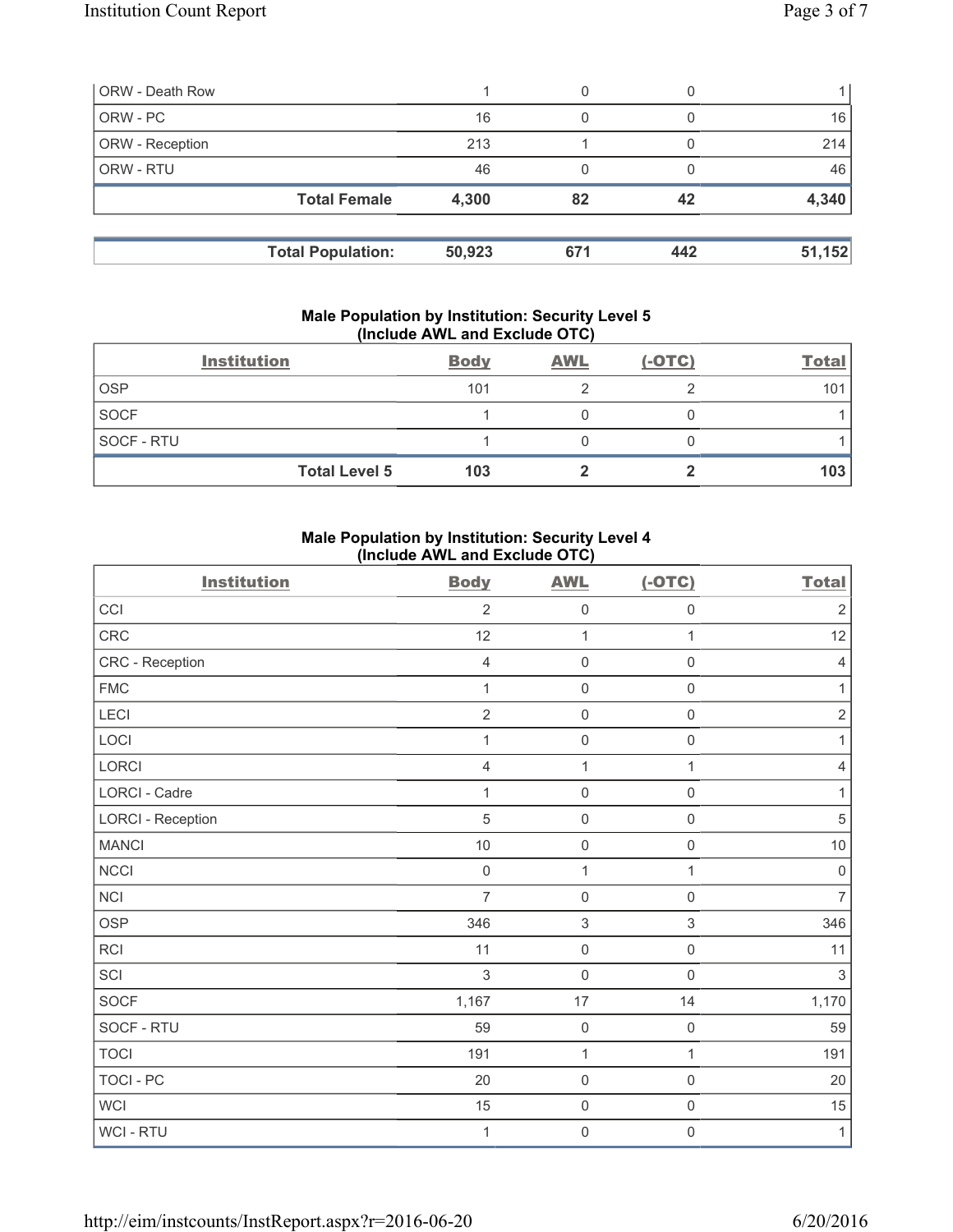| <b>Total Level 4</b> | ,862 |  |  | ,865 |
|----------------------|------|--|--|------|
|----------------------|------|--|--|------|

| <b>Institution</b>                | $($ nolddo Affe and Exolddo Oro $)$<br><b>Body</b> | <b>AWL</b>          | $(-OTC)$            | <b>Total</b>              |
|-----------------------------------|----------------------------------------------------|---------------------|---------------------|---------------------------|
| ACI                               | 21                                                 | $\mathsf{O}\xspace$ | $\mathbf 0$         | 21                        |
| <b>BECI</b>                       | $\ensuremath{\mathsf{3}}$                          | $\mathbf 0$         | $\mathsf{O}\xspace$ | $\ensuremath{\mathsf{3}}$ |
| CCI                               | $\mathbf{1}$                                       | $\mathsf{O}\xspace$ | $\mathsf{O}\xspace$ | $\mathbf{1}$              |
| CCI - Death Row                   | $\mathbf{1}$                                       | $\mathsf{O}\xspace$ | $\mathsf{O}\xspace$ | $\mathbf{1}$              |
| CRC                               | 93                                                 | 10                  | $\mathsf g$         | 94                        |
| CRC - Cadre                       | 216                                                | $\mathsf{O}\xspace$ | $\mathsf{O}\xspace$ | 216                       |
| CRC - Reception                   | 764                                                | 25                  | 22                  | 767                       |
| CRC - RTU                         | 46                                                 | $\mathsf{O}\xspace$ | $\mathsf{O}\xspace$ | 46                        |
| ${\sf FMC}$                       | $\sqrt{5}$                                         | $\mathsf{O}\xspace$ | $\mathsf{O}\xspace$ | 5                         |
| FMC - Intensive Care - Male (CMC) | 5                                                  | $\mathsf{O}\xspace$ | $\mathsf{O}\xspace$ | $\,$ 5 $\,$               |
| <b>LAECI</b>                      | $\boldsymbol{9}$                                   | $\mathsf{O}\xspace$ | $\mathsf{O}\xspace$ | $\boldsymbol{9}$          |
| LECI                              | 2,139                                              | 12                  | 12                  | 2,139                     |
| LOCI                              | 3                                                  | $\mathsf{O}\xspace$ | $\mathsf{O}\xspace$ | $\mathfrak{S}$            |
| LORCI                             | 78                                                 | 32                  | 27                  | 83                        |
| <b>LORCI - Cadre</b>              | 119                                                | $\mathsf{O}\xspace$ | $\mathsf{O}\xspace$ | 119                       |
| <b>LORCI - Reception</b>          | 889                                                | $\sqrt{2}$          | $\mathsf 0$         | 891                       |
| <b>MACI</b>                       | 484                                                | $\mathbf 2$         | $\overline{2}$      | 484                       |
| <b>MANCI</b>                      | 2,107                                              | 26                  | 24                  | 2,109                     |
| MCI                               | $\mathfrak{S}$                                     | $\mathsf{O}\xspace$ | $\mathsf{O}\xspace$ | $\ensuremath{\mathsf{3}}$ |
| <b>NCCI</b>                       | $\mathsf g$                                        | $\mathbf{1}$        | $\mathbf{1}$        | $\boldsymbol{9}$          |
| <b>NCI</b>                        | $\overline{2}$                                     | $\mathbf{1}$        | $\mathbf{1}$        | $\overline{2}$            |
| PCI                               | 37                                                 | $\mathbf 2$         | $\mathsf{O}\xspace$ | 39                        |
| RCI                               | 1,870                                              | 27                  | 20                  | 1,877                     |
| <b>RICI</b>                       | $\overline{2}$                                     | $\mathsf{O}\xspace$ | $\mathsf 0$         | $\overline{2}$            |
| SCI                               | $\mathbf{1}$                                       | $\mathsf{O}\xspace$ | $\mathsf{O}\xspace$ | $\mathbf{1}$              |
| <b>SOCF</b>                       | $\,6$                                              | $\mathsf{O}\xspace$ | $\mathsf{O}\xspace$ | 6                         |
| SOCF - RTU                        | $\mathbf{1}$                                       | $\mathsf 0$         | $\mathsf{O}\xspace$ | $\mathbf{1}$              |
| <b>TCI</b>                        | 1,027                                              | $\boldsymbol{9}$    | $\overline{7}$      | 1,029                     |
| TCI - Camp                        | $\mathbf{1}$                                       | $\mathsf 0$         | $\mathsf{O}\xspace$ | $\mathbf{1}$              |
| <b>TOCI</b>                       | 766                                                | $\overline{4}$      | $\overline{4}$      | 766                       |
| <b>TOCI - PC</b>                  | 96                                                 | $\mathsf{O}\xspace$ | $\mathsf{O}\xspace$ | 96                        |
| <b>WCI</b>                        | 1,151                                              | $10$                | $\boldsymbol{9}$    | 1,152                     |
| WCI - RTU                         | 86                                                 | $\mathsf{O}\xspace$ | $\mathsf{O}\xspace$ | 86                        |
| <b>Total Level 3</b>              | 12,041                                             | 163                 | 138                 | 12,066                    |

## **Male Population by Institution: Security Level 3 (Include AWL and Exclude OTC)**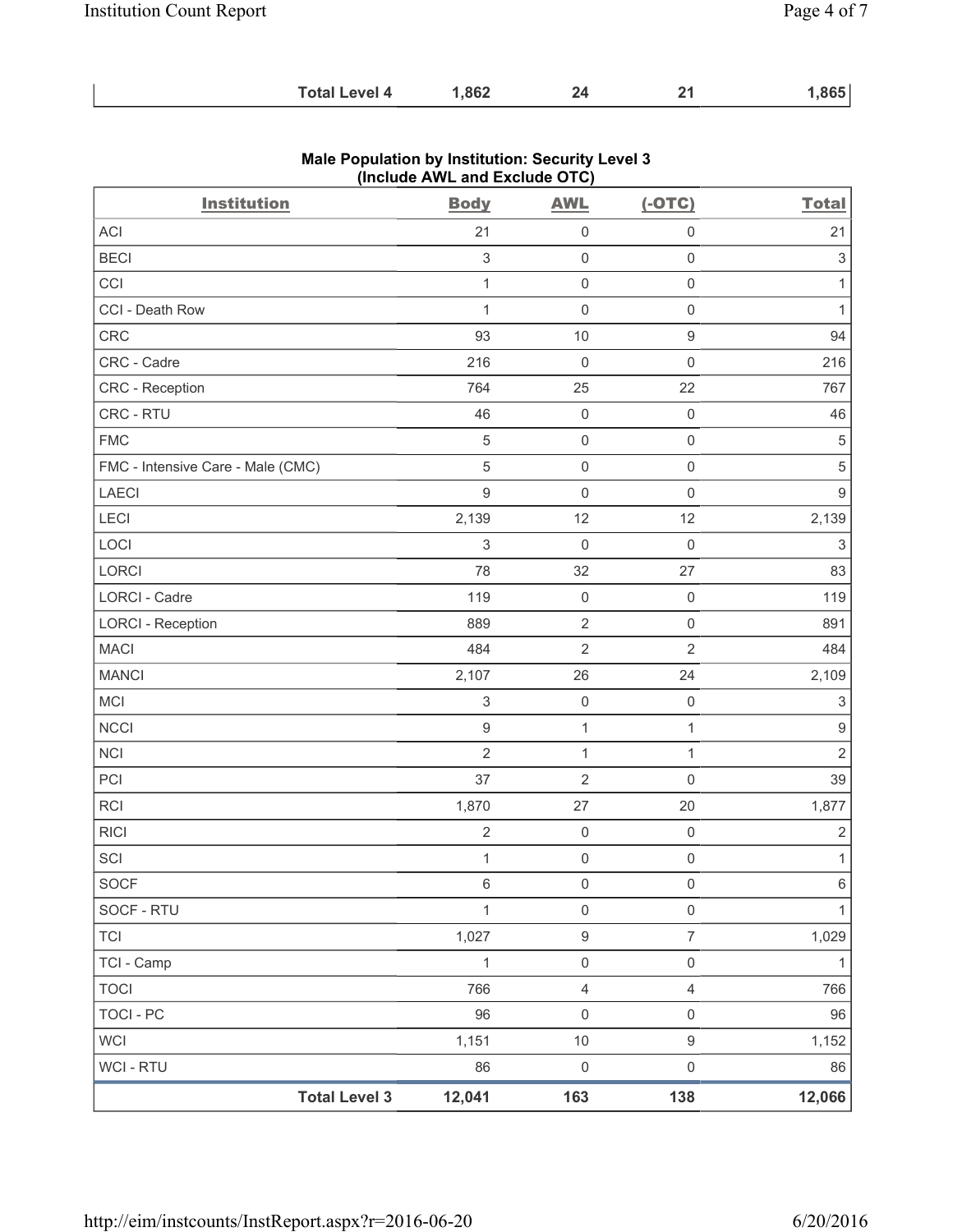| <b>Institution</b>                | <b>Body</b>    | <b>AWL</b>          | $(-OTC)$            | <b>Total</b>   |
|-----------------------------------|----------------|---------------------|---------------------|----------------|
| <b>ACI</b>                        | 736            | 6                   | $\overline{4}$      | 738            |
| ACI - PC                          | 83             | $\boldsymbol{0}$    | $\mathbf 0$         | 83             |
| <b>ACI - RTU</b>                  | 69             | $\mathsf 0$         | $\mathsf 0$         | 69             |
| <b>BECI</b>                       | 1,422          | 23                  | 14                  | 1,431          |
| CCI                               | 1,825          | 18                  | $\mathsf g$         | 1,834          |
| CRC                               | 178            | 4                   | 3                   | 179            |
| CRC - Cadre                       | 17             | 0                   | $\mathsf 0$         | 17             |
| <b>CRC</b> - Reception            | 229            | 4                   | $\overline{4}$      | 229            |
| CRC - RTU                         | $\overline{7}$ | $\mathsf{O}\xspace$ | $\mathsf{O}\xspace$ | 7              |
| CRC - Youth                       | $\mathbf 1$    | $\mathsf 0$         | $\mathsf 0$         | $\mathbf{1}$   |
| <b>FMC</b>                        | $\sqrt{5}$     | 0                   | $\mathsf 0$         | $\,$ 5 $\,$    |
| FMC - Intensive Care - Male (CMC) | 16             | 0                   | $\mathsf 0$         | 16             |
| GCI                               | 744            | $\,6$               | $\mathsf 3$         | 747            |
| <b>GCI - RTU</b>                  | 44             | $\mathsf{O}\xspace$ | $\mathsf{O}\xspace$ | 44             |
| <b>LAECI</b>                      | 1,122          | 20                  | 18                  | 1,124          |
| LECI                              | 91             | $\mathsf{O}\xspace$ | $\mathsf 0$         | 91             |
| LOCI                              | 1,252          | 6                   | 5                   | 1,253          |
| LORCI                             | 116            | 26                  | 23                  | 119            |
| LORCI - Cadre                     | 42             | $\mathsf{O}\xspace$ | $\mathsf{O}\xspace$ | 42             |
| <b>LORCI - Reception</b>          | 281            | $\sqrt{2}$          | $\overline{2}$      | 281            |
| <b>MACI</b>                       | 272            | 4                   | $\overline{4}$      | 272            |
| <b>MANCI</b>                      | 36             | $\mathbf{1}$        | $\mathbf{1}$        | 36             |
| <b>MCI</b>                        | 1,658          | 21                  | 13                  | 1,666          |
| MCI - Camp                        | 1              | $\mathsf{O}\xspace$ | $\mathbf 0$         | 1              |
| <b>NCCI</b>                       | 1,542          | 18                  | 12                  | 1,548          |
| NCCI - Camp                       | 24             | $\mathsf{O}\xspace$ | $\mathsf 0$         | 24             |
| <b>NCI</b>                        | 1,676          | 18                  | 15                  | 1,679          |
| PCI                               | 731            | $10$                | $\,6\,$             | 735            |
| <b>RCI</b>                        | 159            | $\sqrt{2}$          | 1                   | 160            |
| <b>RICI</b>                       | 1,573          | 32                  | 19                  | 1,586          |
| SCI                               | 887            | $10$                | $\,8\,$             | 889            |
| <b>TCI</b>                        | $\,6\,$        | $\mathbf{1}$        | $\mathbf{1}$        | $\,6\,$        |
| <b>TOCI</b>                       | 18             | $\mathsf{O}\xspace$ | $\mathsf{O}\xspace$ | 18             |
| <b>WCI</b>                        | 55             | $\mathsf 0$         | $\mathsf{O}\xspace$ | 55             |
| WCI - RTU                         | $\overline{4}$ | $\mathsf{O}\xspace$ | $\mathsf 0$         | $\overline{4}$ |
| <b>Total Level 2</b>              | 16,922         | 232                 | 165                 | 16,989         |

### **Male Population by Institution: Security Level 2 (Include AWL and Exclude OTC)**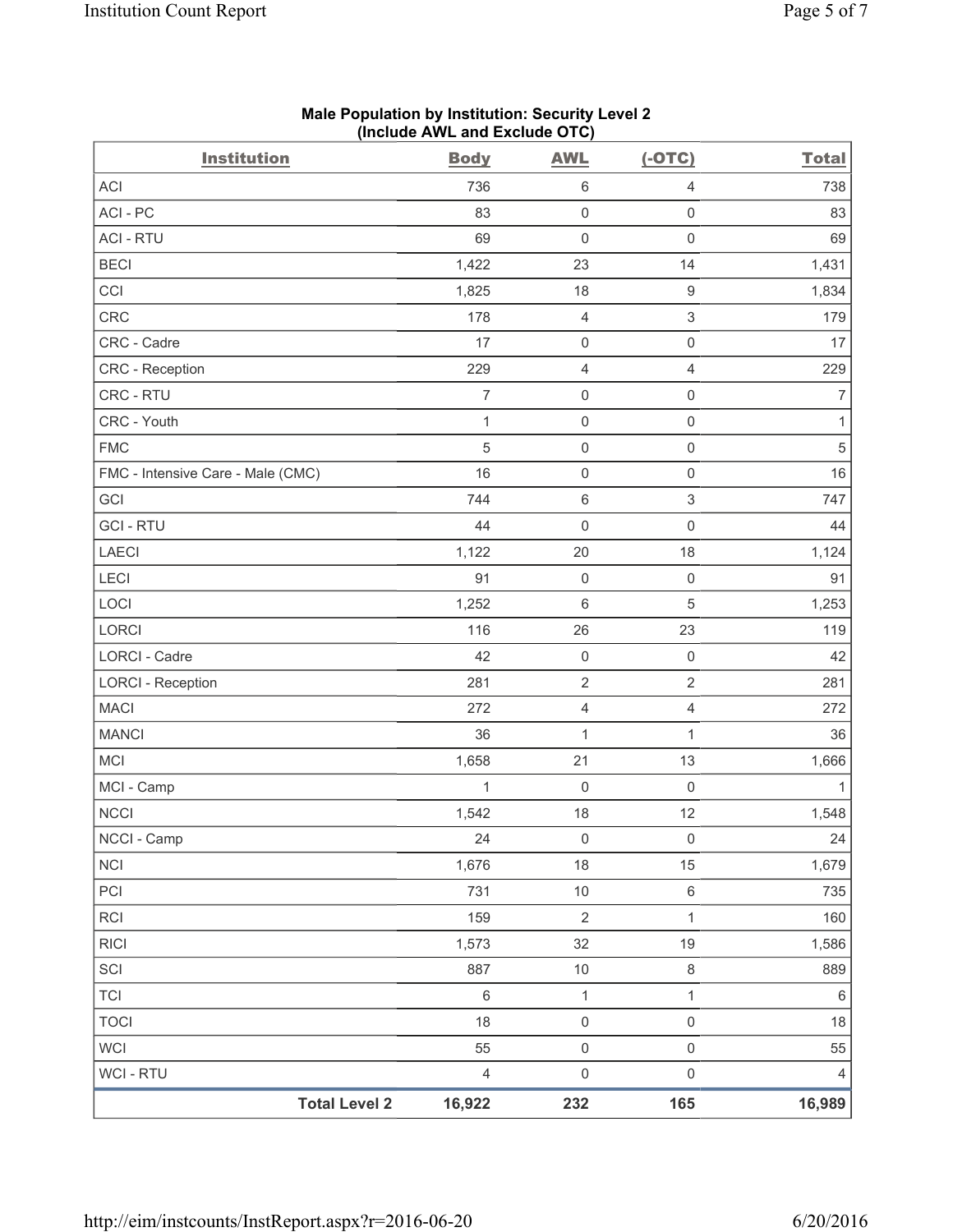| <b>Institution</b>                | <b>Body</b>    | <b>AWL</b>                | $(-OTC)$            | <b>Total</b>   |
|-----------------------------------|----------------|---------------------------|---------------------|----------------|
| <b>ACI</b>                        | 699            | 4                         | $\mathsf{O}\xspace$ | 703            |
| ACI - PC                          | $\overline{2}$ | 0                         | $\mathsf{O}\xspace$ | $\overline{2}$ |
| <b>ACI - RTU</b>                  | 33             | $\mathsf 0$               | $\mathsf 0$         | 33             |
| <b>BECI</b>                       | 784            | 15                        | $\overline{4}$      | 795            |
| <b>BECI - Camp</b>                | 484            | $\mathsf 0$               | $\mathbf 0$         | 484            |
| CCI                               | 778            | $\ensuremath{\mathsf{3}}$ | $\mathbf{1}$        | 780            |
| CRC                               | 86             | 0                         | $\mathsf 0$         | 86             |
| <b>CRC</b> - Reception            | 88             | $\mathbf{1}$              | $\mathbf{1}$        | 88             |
| CRC - RTU                         | $\overline{2}$ | $\mathsf{O}\xspace$       | $\mathsf 0$         | $\overline{2}$ |
| <b>FMC</b>                        | 449            | 4                         | $\sqrt{2}$          | 451            |
| FMC - Intensive Care - Male (CMC) | 22             | 0                         | $\mathsf{O}\xspace$ | 22             |
| GCI                               | 463            | 16                        | $\,8\,$             | 471            |
| GCI - Camp                        | 772            | $\mathbf{1}$              | $\mathbf{1}$        | 772            |
| <b>GCI-RTU</b>                    | 16             | $\mathsf 0$               | $\mathsf{O}\xspace$ | 16             |
| <b>LAECI</b>                      | 650            | $\,$ 3 $\,$               | $\overline{2}$      | 651            |
| LECI                              | 8              | 0                         | $\mathsf 0$         | 8              |
| LECI - Camp                       | 191            | $\mathsf 0$               | $\mathbf 0$         | 191            |
| LOCI                              | 1,035          | 8                         | $\overline{4}$      | 1,039          |
| LORCI                             | 31             | 5                         | $\overline{4}$      | 32             |
| <b>LORCI - Reception</b>          | 111            | $\mathbf{1}$              | $\mathsf 0$         | 112            |
| MACI - Minimum                    | 1,221          | 10                        | $\overline{7}$      | 1,224          |
| <b>MANCI</b>                      | 19             | 5                         | $\sqrt{2}$          | 22             |
| MANCI - Camp                      | 402            | $\overline{2}$            | $\overline{2}$      | 402            |
| <b>MCI</b>                        | 550            | $10$                      | $\mathbf{1}$        | 559            |
| MCI - Camp                        | 363            | $\mathsf{O}\xspace$       | $\mathsf{O}\xspace$ | 363            |
| NCCI                              | 809            | $13$                      | $10$                | 812            |
| NCCI - Camp                       | 450            | $\mathbf 0$               | $\mathsf 0$         | 450            |
| <b>NCI</b>                        | 812            | 11                        | $\overline{7}$      | 816            |
| <b>OSP</b>                        | $\overline{7}$ | $\overline{2}$            | $\overline{2}$      | 7              |
| OSP - Camp                        | 89             | $\mathbf{1}$              | $\mathsf{O}\xspace$ | $90\,$         |
| PCI                               | 1,337          | 17                        | $\,$ 5 $\,$         | 1,349          |
| <b>RICI</b>                       | 1,061          | $10$                      | $\sqrt{5}$          | 1,066          |
| SCI                               | 1,137          | $16$                      | $\overline{2}$      | 1,151          |
| <b>TCI</b>                        | 41             | $\,6\,$                   | $\overline{4}$      | 43             |
| TCI - Camp                        | 416            | $\mathbf{1}$              | $\mathsf{O}\xspace$ | 417            |
| <b>TOCI</b>                       | 140            | $\overline{2}$            | $\mathsf{O}\xspace$ | 142            |
| WCI - RTU                         | $\mathbf{1}$   | $\mathsf{O}\xspace$       | $\mathsf 0$         | 1              |

#### **Male Population by Institution: Security Level 1 (Include AWL and Exclude OTC)**